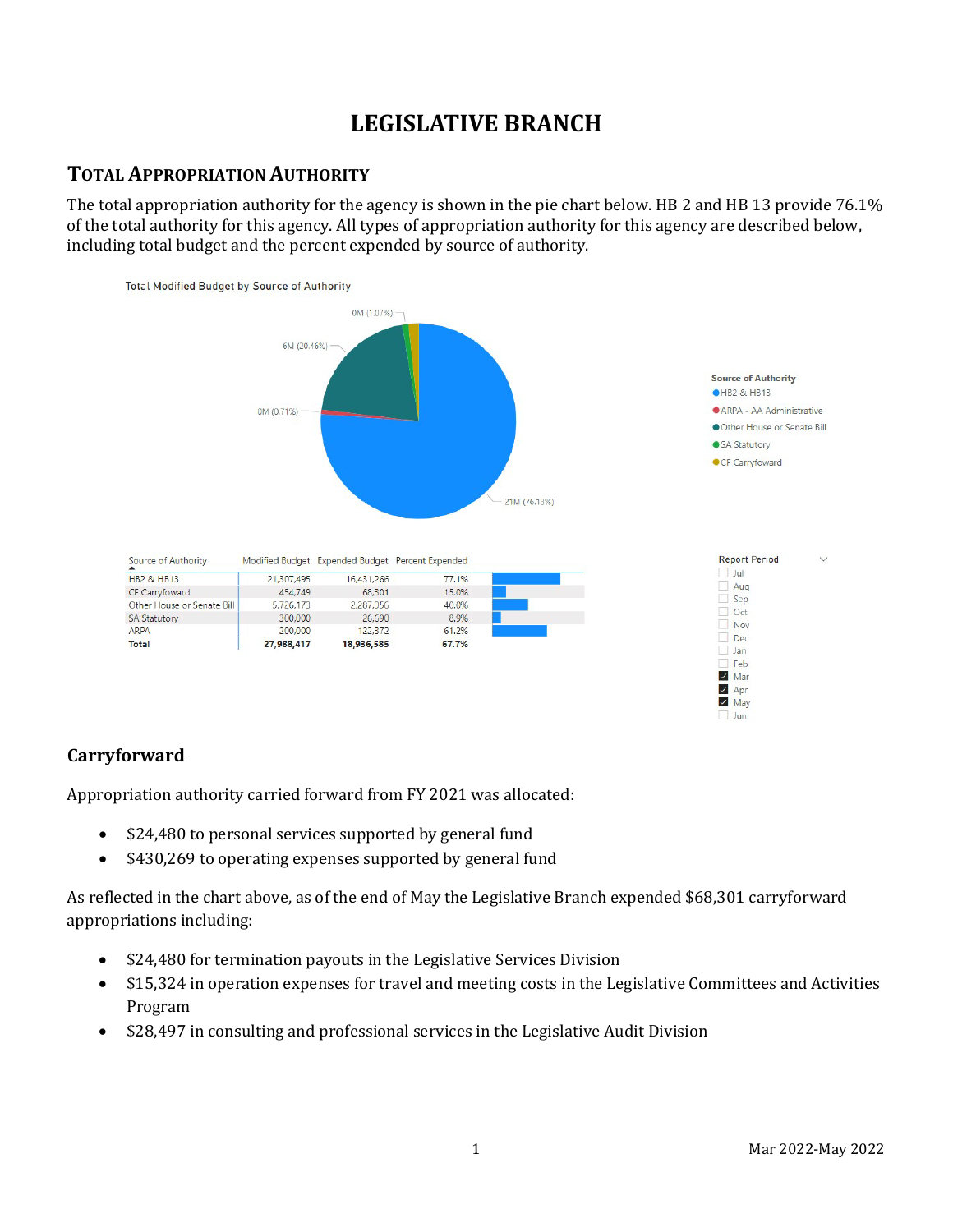# **Other Bills**

### *HB 1 – Legislative Feed Bill*

At \$5.3 million, HB 1 makes up 93.3% of the appropriation authority included in Other House or Senate Bills in FY 2022. The biennial appropriations provide for expenditures for legislative interim committees, and initial startup costs for the 2023 Session with \$4.3 million budgeted for personal services, \$1.0 million for operating expenses, and \$70,000 for transfers out. Through May 31, 2022, 37.9% of the appropriations have been expended, which is in line with historic expenditures of the feed bill at this point in the biennium.

### *SB 191 – Revising State Finance Laws*

SB 191 included language allowing unencumbered and unexpended funding from HB 1, enacted by the 2019 Legislature, to be used for expenditures associated with HB 483. HB 483 revised laws related to exempt personal staff for the legislature including:

- A provision providing for a special counsel that serves at the pleasure of the Speaker of the House of Representative and the President of the Senate
- Authorizing exempt staff for the Speaker and the Minority Leader of the House of Representatives
- Providing for exempt staff for the President and the Minority Leader of the Senate

Personal services of \$293,493 are budgeted in FY 2022 with expenditures of \$237,162 or 80.8% through May 31, 2022.

### *HB 330 – Providing for a Financial Modernization and Risk Analysis Study*

HB 330 provided a biennial appropriation of \$50,000 for additional Legislative Finance Committee members and to support interim activities. The bill also extended appropriation authority provided in the 2021 biennium for the financial modernization and risk analysis study. Between the two appropriations, personal services are budgeted at \$33,509 in FY 2022 and operating expenses at \$47,109. Through May 31, 2022, the Legislative Fiscal Division has expended \$11,788 in personal services and \$9,977 in operating expenses.

### *Other bills*

Small amounts of funding were also provided in FY 2022 for:

- HB 39 Continued review of child protective services matters, \$6,500
- HB 689 Revising campaign finance and practice laws, \$600
- SB 303 Revising telecommunication contracts that provide services for state inmates, \$400

As of May 31, 2022, the Legislative Services Division has expended \$4,711 in HB 39 appropriations and \$393 in SB 303 appropriations.

#### *COVID-19 Authority*

The following chart is provided to allow the legislature to examine the funding that is available to the agency for COVID-19 impacts.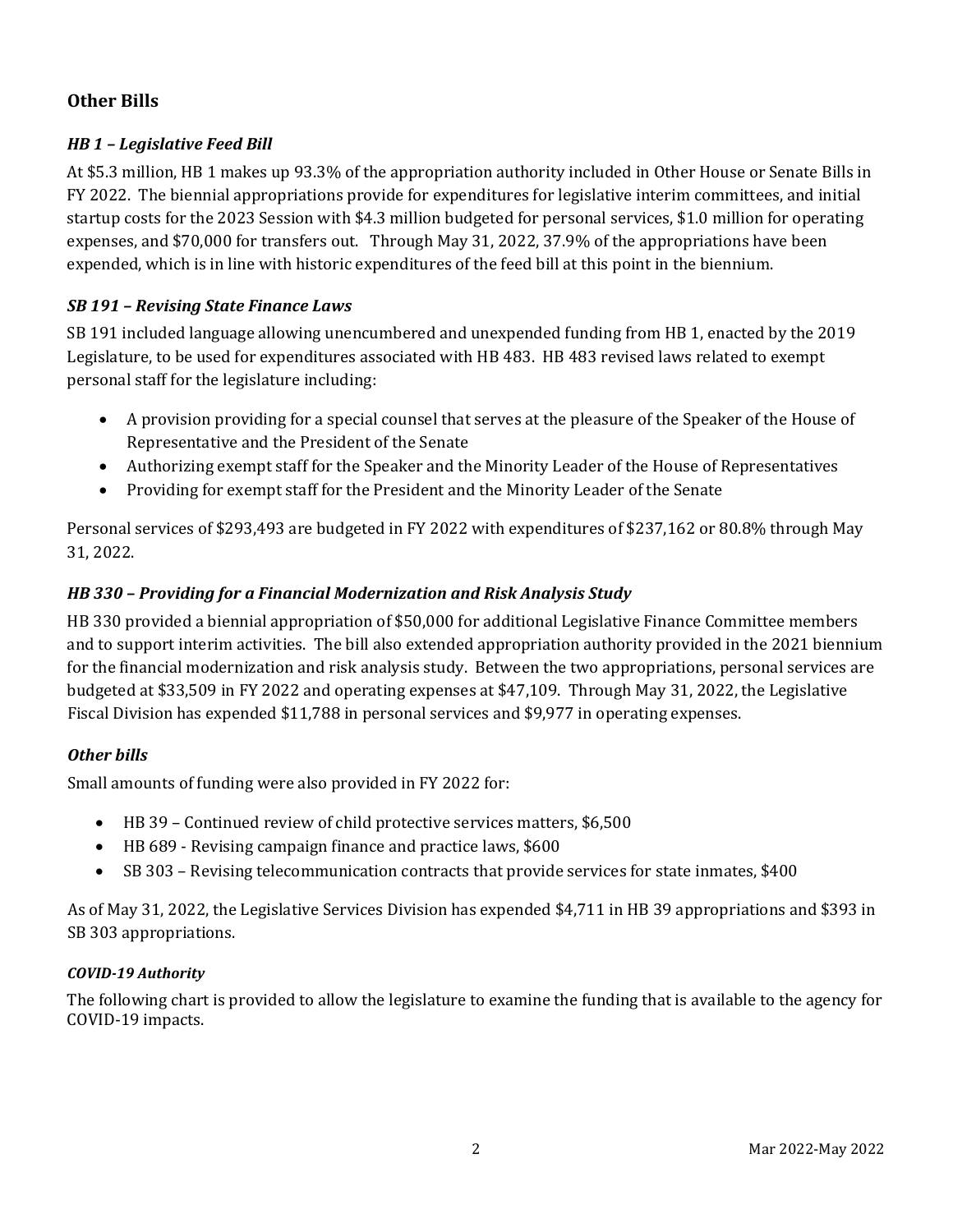

The Legislative Branch received a total of \$1.2 million in COVID-19 funds including:

- \$985,000 in coronavirus relief funds to address social distancing aids, sanitizing supplies, and other costs associated with the COVID-19 pandemic. All of this funding was expended in the 2021 biennium
- \$200,000 of the American Rescue Plan Act (ARPA) funds appropriated in HB 632 to provide for remote or hybrid legislative meetings during FY 2022. Through May 31, 2022, the Legislative Services Division has expended \$122,372 of the funding, or 61.2%, for personal services

# **Statutory Appropriations**

The funds in the Legislative Branch retirement termination reserve account may be used for staff retirement termination pay in the Legislative Branch and are statutorily appropriated. The funds may only be expended with the approval of the appropriate branch division director. The 2021 Legislature transferred \$300,000 in general fund into the retirement termination reserve account for anticipated retirements in the 2023 biennium. As of the end of May, the division directors approved \$26,690 in retirement termination pay.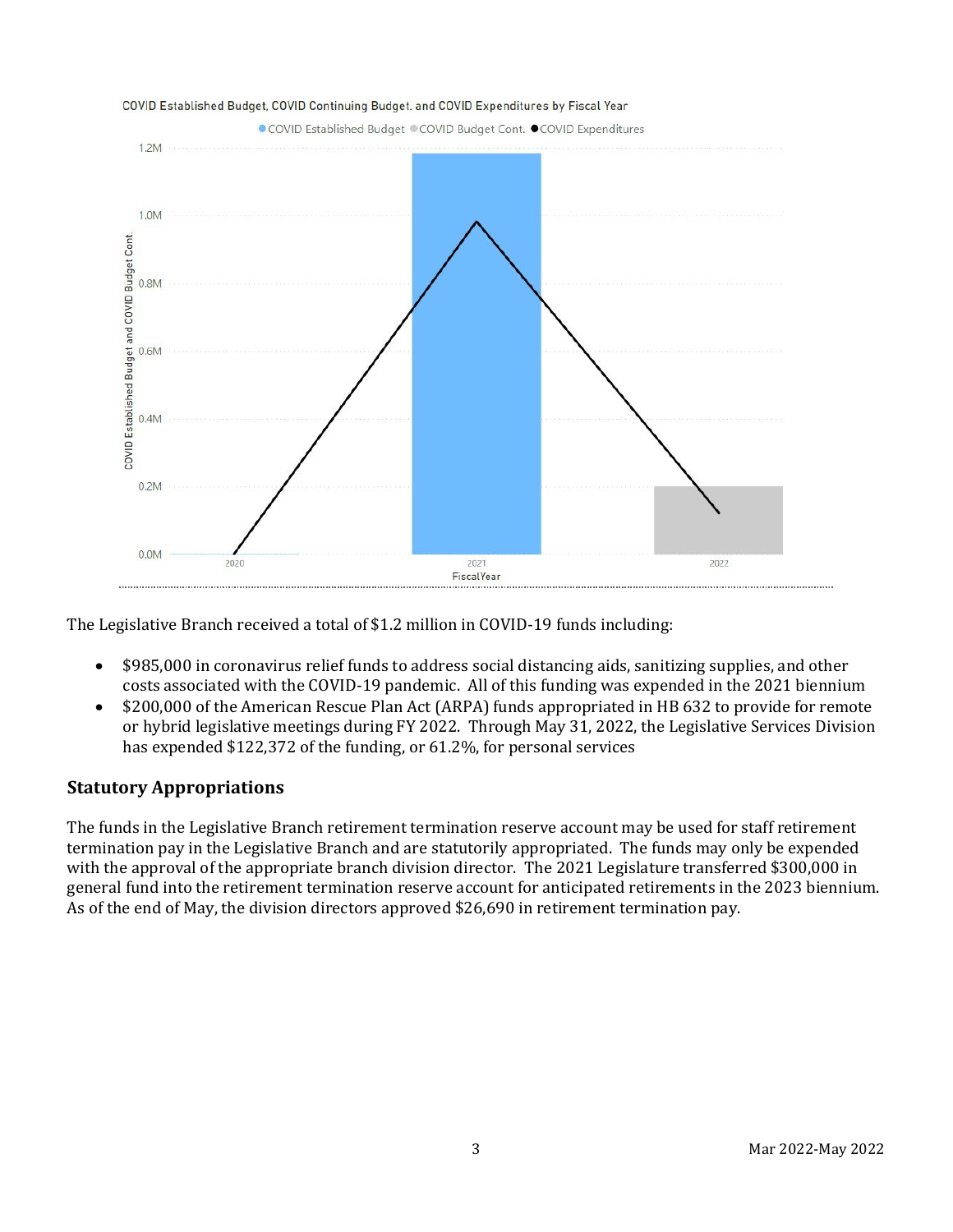# **HB 2 BUDGET MODIFICATIONS**

The following chart shows the HB 2 budget as passed by the legislature, including the pay plan, and the HB 2 modified budget between March 1, 2022 and May 31, 2022. Net modifications to the budget include operating plan changes from one expenditure account to another, program transfers, reorganizations, and agency transfers of authority. The positive modifications and negative modifications are shown by program, expenditure account, and fund type.

| Legislative Budget Compared to Modified Budget - HB 2 Only |            |                         |                   |  |  |
|------------------------------------------------------------|------------|-------------------------|-------------------|--|--|
| March Modified<br>Agency Name<br>Budget                    |            | June Modified<br>Budget | Net Modifications |  |  |
| $\Box$ Legislative Branch                                  | 21,307,495 | 21,307,495              | 0                 |  |  |
| <b>AUDIT &amp; EXAMINATION</b>                             | 5,088,088  | 5,088,088               |                   |  |  |
| <b>FISCAL ANALYSIS &amp; REVIEW</b>                        | 2,354,534  | 2,347,048               | -7,486            |  |  |
| LEGIS. COMMITTEES & ACTIVITIES                             | 1,623,848  | 1,623,848               |                   |  |  |
| LEGISLATIVE SERVICES                                       | 12,241,025 | 12,248,511              | 7.486             |  |  |
| Total                                                      | 21,307,495 | 21,307,495              | 0                 |  |  |

| Acct & LvI 1 DESC                              | March Modified<br>Budget | June Modified<br>Budget | <b>Net Modifications</b> |  |
|------------------------------------------------|--------------------------|-------------------------|--------------------------|--|
| <b>E</b> 61000 Personal Services               | 14,173,391               | 14,173,391              |                          |  |
| □ 62000 Operating Expenses                     | 5.630.408                | 5.630.408               |                          |  |
| $\boxplus$ 63000 Equipment & Intangible Assets | 1.059.696                | 1.059.696               |                          |  |
| <b>E</b> 68000 Transfers-out                   | 444,000                  | 444,000                 |                          |  |

| Fund Type                 | March Modified<br>Budget | June Modified<br>Budget | Net Modifications |  |
|---------------------------|--------------------------|-------------------------|-------------------|--|
| $\boxplus$ 01 General     | 18,347,071               | 18.347.071              |                   |  |
| □ 02 State/Other Spec Rev | 2,960,424                | 2,960,424               |                   |  |

Between March 1, 2022 and May 31, 2022 the Legislative Branch transferred \$7,486 in operating expenses from the Legislative Fiscal Division to the Legislative Committees and Activities Division. Secretaries staffing the Interim Budget Committees will now be hired and supervised by the Legislative Committees and Activities Division rather than the Legislative Fiscal Division.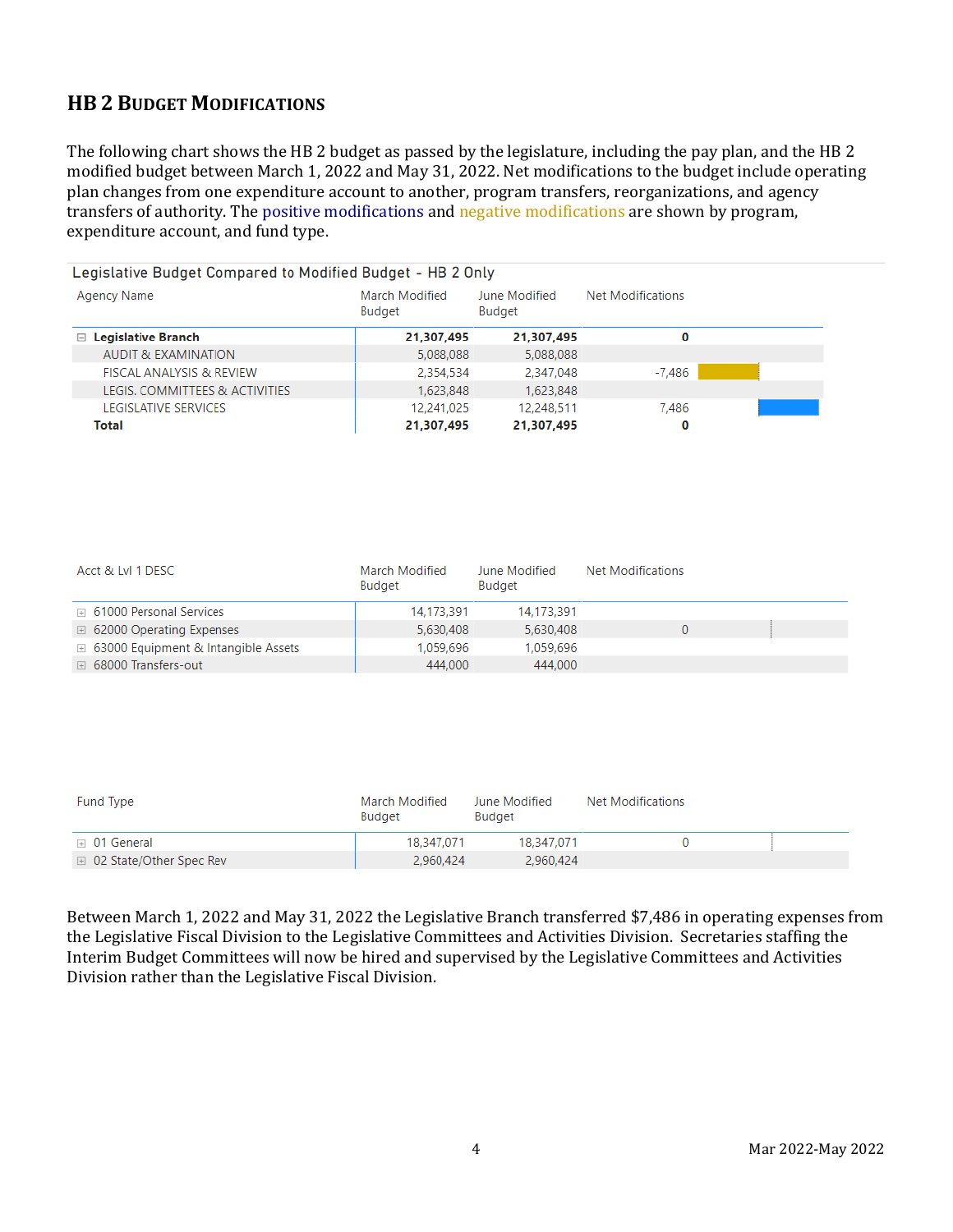# **HB 2 APPROPRIATION AUTHORITY**

The following chart shows the appropriated budget for the agency compared to expenditures through May 31, 2022.



| Program Name                     |            | Modified Budget Expended Budget Percent Expended |       |
|----------------------------------|------------|--------------------------------------------------|-------|
| FLAUDIT & EXAMINATION            | 5,088,088  | 3.941,738                                        | 77.5% |
| FI FISCAL ANALYSIS & REVIEW      | 2.347.048  | 1.922.475                                        | 81.9% |
| E LEGIS, COMMITTEES & ACTIVITIES | 1,623,848  | 989.376                                          | 60.9% |
| <b>ELEGISLATIVE SERVICES</b>     | 12.248.511 | 9.577.678                                        | 78.2% |
| Total                            | 21,307,495 | 16,431,266                                       | 77.1% |

General fund makes up 86.1% of the Legislative Branch HB 2 modified budget for FY 2022. State special revenues comprise the remaining 13.9% and support costs associated with the state broadcasting services; the preparation, publication, and distribution of the Montana Code Annotated; and a portion of the activities of the Legislative Audit Division.

# **Personal Services**

Personal services make up 66.5% of the budget with expenditures of \$11.7 million or 82.3% spent as of May 31, 2022.

The following chart shows the filled and vacant FTE within the agency as of May 1, 2022.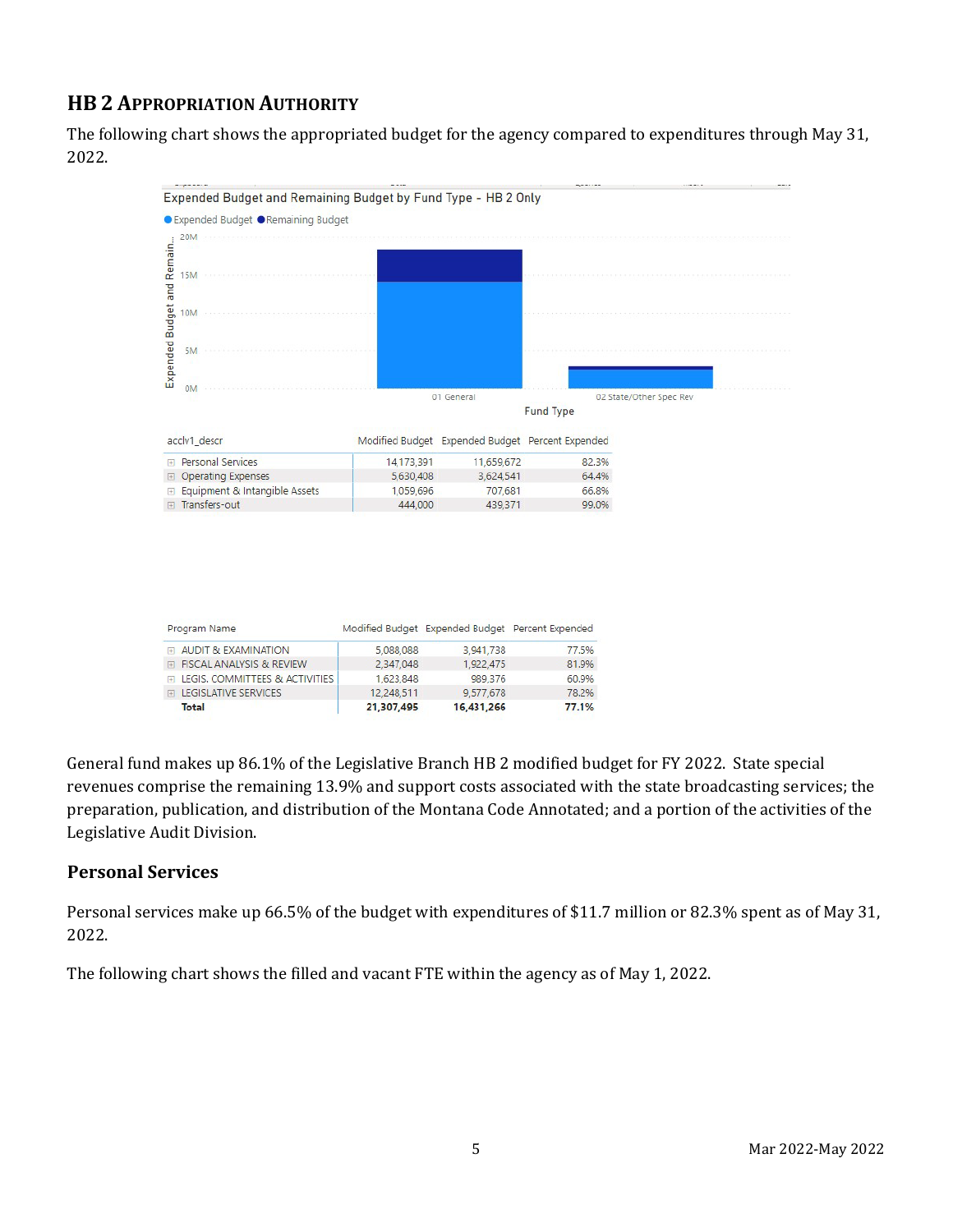

As shown, the Legislative Branch had 8.8% of its HB 2 positions vacant as of May 1, 2022 including:

- 3.00 FTE or 4.7% within the Legislative Services Division
- 2.00 FTE or 10.0% within the Legislative Fiscal Division
- 7.10 FTE or 13.7% within the Legislative Audit Division

Staff recruitment and retention within the Legislative Branch continues to be a challenge, an issue recognized by the legislature. The 2021 Legislature provided all three divisions with additional personal services appropriations in the 2023 biennium to address staff salaries that are below the levels of similar positions within state government. The directors allocated the funding to market adjustments in July 2021.

Since March, the Legislative Branch has filled a number of vacancies and continues recruiting to fill other vacancies in the next few months.

# **Next Steps for Personal Services Reporting**

In upcoming Quarterly Financial Reports, the LFD will begin the process of a more comprehensive look at personal services. The LFD will compare two executive "snapshots" - July 2020 and July 2022. The analysis will identify adjustments adopted by the legislature in 2021 and modifications made by the agencies, within the confines of budget law.

The September Quarterly Financial Report will provide the complete comparison from July 2020 to July 2022. Ultimately, the analysis will result in a description of all the components that will be part of the executive's decision package one (DP 1) 2025 biennium budget request. This work will prepare legislators for budget deliberations in the 2023 session. For a review of how DP 1 works and snapshot components, please read this [short brochure](https://montana.maps.arcgis.com/apps/Cascade/index.html?appid=23095fcf15754f4fb38b63c58a884b97) from 2019.

# **Operating Expenses**

Operating expenses make up 26.4% of the Legislative Branch FY 2022 HB 2 modified budget. As of May 31, 2022, the branch has spent \$3.6 million, or 64.4% of the operating expenses budget. Significant operating expenditures made include: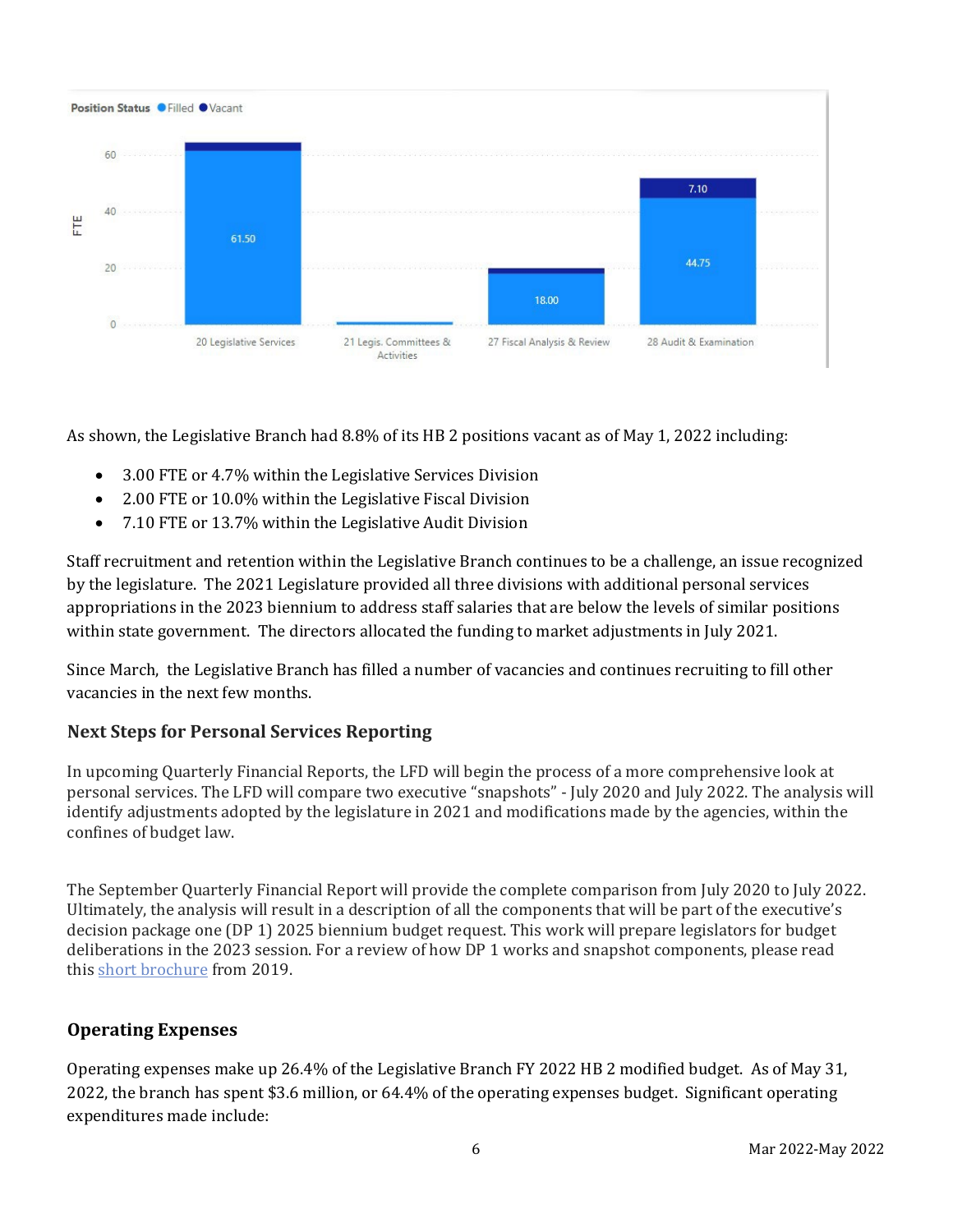- \$1.1 million for other services including IT and broadcast production
- \$0.2 million for supplies and materials
- \$0.6 million for communications
- \$0.3 million for travel
- \$0.3 million for rent, mainly for Department of Administration facility management fees
- \$0.5 million for software maintenance
- \$0.6 million for other expenses, the majority for dues

### **Equipment and Intangible Assets**

Equipment and intangible assets make up 5.0% of the FY 2022 HB 2 modified budget. The majority of the funding (90.8%) was provided as a biennial, one-time-only general fund appropriation for upgrades for the LAWS system, legislative audit work paper automation, the legislator portal, codification application upgrade, and broadcasting system. As of the end of May, the Legislative Branch has expended \$707,681, or 66.8%.

# **Transfers Out**

Transfers out make up 2.1% of the FY 2022 HB 2 modified budget. The majority of the funding was provided as a biennial, one-time-only general fund appropriation for a transfer to the Legislative Branch retirement termination reserve account which has occurred. The funds in the Legislative Branch retirement termination reserve account may be used for staff retirement termination pay in the Legislative Branch. The funds may only be expended with the approval of the appropriate branch division director.

# **OTHER ISSUES**

# **Information Technology Project Expenditures**

The following figure shows the expenditures for the House/Senate chamber automation project.